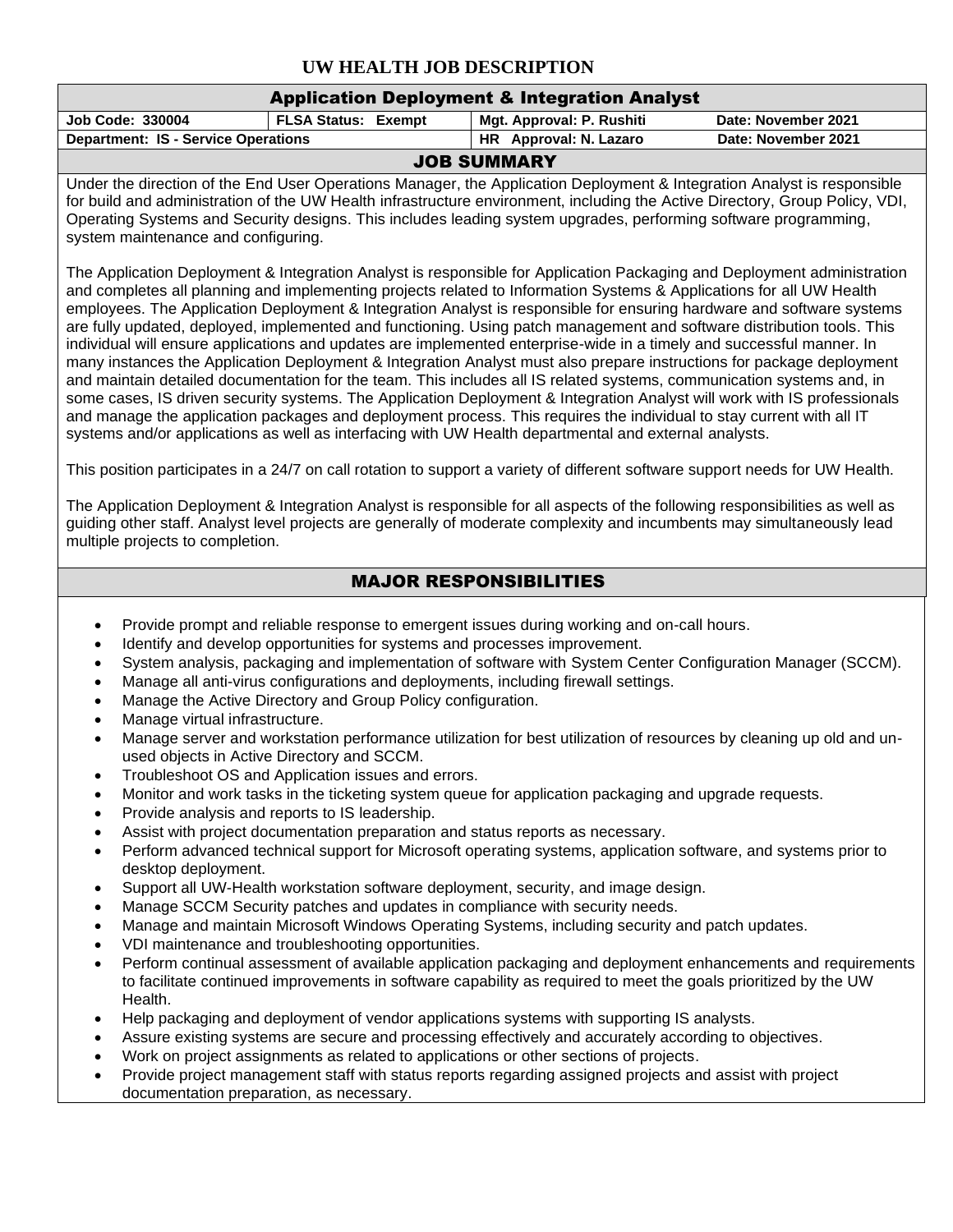## **UW HEALTH JOB DESCRIPTION**

- Serve as liaison between Hospital departments and medical faculty, UWH and vendor representatives during application packaging, application research and deployment process. In addition, coordinate implementation of applications between IS Analysts and user groups.
- Coordinate with other team members and prepare for packaging and deployment of new applications.
- Maintain and update the UW Health Image software.
- Mentor counterparts within the department teaching solutions as well as best practices.

## **ALL DUTIES AND REQUIREMENTS MUST BE PERFORMED CONSISTENT WITH THE UW HEALTH PERFORMANCE STANDARDS.**

|                                                                                                                                                                                                                                                             |           |                                                                                                                                                                                                | JOB REQUIREMENTS                                                                                                                                                                                                                                                                                                                                                                                                                                                                                                                                                                                                                                                                                                                                                                                                                                                                                                                                                                                                                    |                                                                            |                   |
|-------------------------------------------------------------------------------------------------------------------------------------------------------------------------------------------------------------------------------------------------------------|-----------|------------------------------------------------------------------------------------------------------------------------------------------------------------------------------------------------|-------------------------------------------------------------------------------------------------------------------------------------------------------------------------------------------------------------------------------------------------------------------------------------------------------------------------------------------------------------------------------------------------------------------------------------------------------------------------------------------------------------------------------------------------------------------------------------------------------------------------------------------------------------------------------------------------------------------------------------------------------------------------------------------------------------------------------------------------------------------------------------------------------------------------------------------------------------------------------------------------------------------------------------|----------------------------------------------------------------------------|-------------------|
| Education                                                                                                                                                                                                                                                   | Minimum   | Associate Degree in Healthcare, Information Technology, Business, or related field (2)<br>years of relevant experience may be considered in lieu of degree in addition to<br>experience below) |                                                                                                                                                                                                                                                                                                                                                                                                                                                                                                                                                                                                                                                                                                                                                                                                                                                                                                                                                                                                                                     |                                                                            |                   |
|                                                                                                                                                                                                                                                             | Preferred | Bachelor's or Master's degree in Healthcare, Information Technology, Business, or<br>related field strongly preferred.                                                                         |                                                                                                                                                                                                                                                                                                                                                                                                                                                                                                                                                                                                                                                                                                                                                                                                                                                                                                                                                                                                                                     |                                                                            |                   |
| <b>Work Experience</b>                                                                                                                                                                                                                                      | Minimum   | Two (2) years relevant experience                                                                                                                                                              |                                                                                                                                                                                                                                                                                                                                                                                                                                                                                                                                                                                                                                                                                                                                                                                                                                                                                                                                                                                                                                     |                                                                            |                   |
|                                                                                                                                                                                                                                                             | Preferred | applications                                                                                                                                                                                   | 5-7 years relevant experience in a Healthcare setting                                                                                                                                                                                                                                                                                                                                                                                                                                                                                                                                                                                                                                                                                                                                                                                                                                                                                                                                                                               | Additional experience with scripts to manage Microsoft Windows systems and |                   |
| Licenses & Certifications                                                                                                                                                                                                                                   | Minimum   |                                                                                                                                                                                                |                                                                                                                                                                                                                                                                                                                                                                                                                                                                                                                                                                                                                                                                                                                                                                                                                                                                                                                                                                                                                                     |                                                                            |                   |
|                                                                                                                                                                                                                                                             | Preferred |                                                                                                                                                                                                |                                                                                                                                                                                                                                                                                                                                                                                                                                                                                                                                                                                                                                                                                                                                                                                                                                                                                                                                                                                                                                     |                                                                            |                   |
| Required Skills, Knowledge, and Abilities<br>$\bullet$<br>$\bullet$<br>$\bullet$<br>$\bullet$<br>$\bullet$<br>$\bullet$<br>$\bullet$<br>$\bullet$<br>$\bullet$<br>$\bullet$                                                                                 |           | <b>IS Core Competencies*</b><br>Communication<br><b>Critical Thinking</b><br><b>Respect for People</b><br>designs.<br>requirements.                                                            | Successful completion of SCCM training<br>Demonstrates intermediate level competency in the following:<br><b>Effective Team Member</b><br>Continuous Improvement<br>*Comprehensive list of IS core competencies available in the IS competency library.<br><b>Other Knowledge, Skills &amp; Abilities</b><br>Exceptional customer service.<br>Knowledge of and ability to provide analysis and quantitative/qualitative study<br>Knowledge of Microsoft Active Directory and Group Policies.<br>Knowledge of SCCM.<br>Computer skills including Microsoft Office products required.<br>Ability to work independently and be result oriented.<br>Capable of interacting with all levels of staff.<br>Effective interpersonal skills, including the ability to promote teamwork and<br>ensures a high degree of internal and external customer satisfaction.<br>Consultative approach to working with users in assessing needs and<br>Ability to manage multiple tasks with ease and efficiency.<br>Basic concepts of ITIL framework. |                                                                            |                   |
|                                                                                                                                                                                                                                                             |           |                                                                                                                                                                                                |                                                                                                                                                                                                                                                                                                                                                                                                                                                                                                                                                                                                                                                                                                                                                                                                                                                                                                                                                                                                                                     |                                                                            |                   |
|                                                                                                                                                                                                                                                             |           |                                                                                                                                                                                                | <b>PHYSICAL REQUIREMENTS</b>                                                                                                                                                                                                                                                                                                                                                                                                                                                                                                                                                                                                                                                                                                                                                                                                                                                                                                                                                                                                        |                                                                            |                   |
| Indicate the appropriate physical requirements of this job in the course of a shift. Note: reasonable accommodations<br>may be made available for individuals with disabilities to perform the essential functions of this position.                        |           |                                                                                                                                                                                                |                                                                                                                                                                                                                                                                                                                                                                                                                                                                                                                                                                                                                                                                                                                                                                                                                                                                                                                                                                                                                                     |                                                                            |                   |
| <b>Physical Demand Level</b>                                                                                                                                                                                                                                |           | <b>Occasional</b><br>Up to 33% of the time                                                                                                                                                     | <b>Frequent</b><br>34%-66% of the time                                                                                                                                                                                                                                                                                                                                                                                                                                                                                                                                                                                                                                                                                                                                                                                                                                                                                                                                                                                              | <b>Constant</b><br>67%-100% of the<br>time                                 |                   |
| Sedentary: Ability to lift up to 10 pounds maximum and<br>occasionally lifting and/or carrying such articles as dockets,<br>ledgers and small tools. Although a sedentary job is defined as<br>one, which involves sitting, a certain amount of walking and |           |                                                                                                                                                                                                | Up to 10#                                                                                                                                                                                                                                                                                                                                                                                                                                                                                                                                                                                                                                                                                                                                                                                                                                                                                                                                                                                                                           | <b>Negligible</b>                                                          | <b>Negligible</b> |